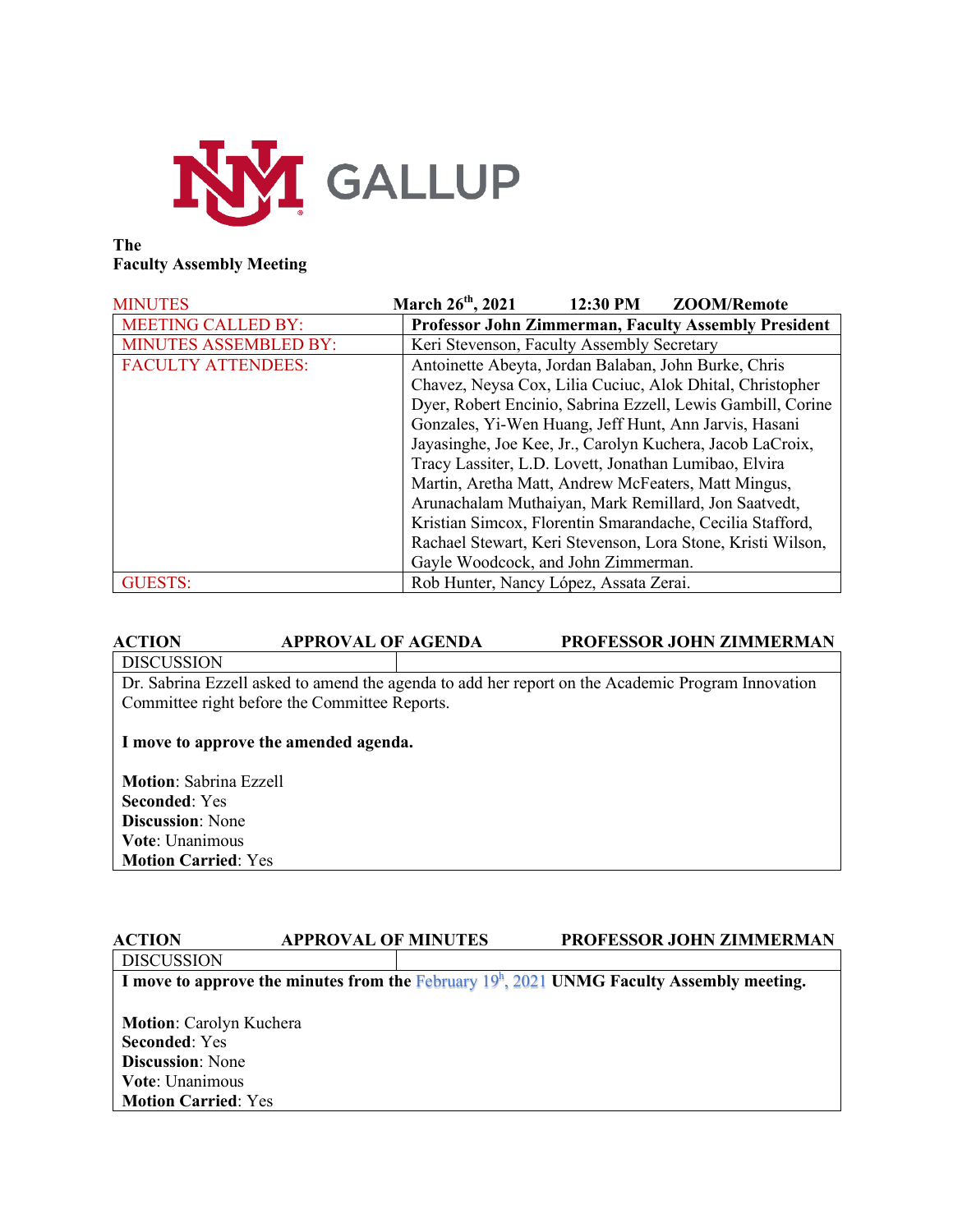# **ACTION ITEM FACULTY ASSEMBLY PROFESSOR JOHN ZIMMERMAN PRESIDENT'S REPORT**

## **Faculty Assembly President Professor John Zimmerman reported on the following:**

Professor Zimmerman said he would keep his report brief so as to cede some time to Dr. Malm, who wished to speak about the upcoming building and renovation projects on UNM-Gallup's campus.

Professor Zimmerman then reminded faculty of the upcoming Assembly elections. The final day for the nominations is next Wednesday, the 31<sup>st</sup>, at 5 PM. They can be sent to Dr. Stone. Dr. Dyer, or Dr. Muthaiyan, all members of the Nominations Committee. He cautioned Assembly members to make sure they have the consent of the nominee if nominating someone else.

No faculty had questions, so Professor Zimmerman turned the floor over to Dr. Daniel Primozic, Dean of Instruction for UNM-Gallup.

| <b>INFORMATION</b> | <b>DEAN'S REPORT</b> | <b>DEAN DR. DANIEL PRIMOZIC</b> |
|--------------------|----------------------|---------------------------------|
|                    |                      |                                 |

**DISCUSSION** 

Dean Primozic announced that Dr. Antoinette Abeyta has won a grant to allow historically underrepresented students to develop skills in computer programming and data analysis. He congratulated her on the achievement.

The Dean then went on to say that he had spoken with Dr. Stanley at UNM-Albuquerque about continuing training in online teaching, which will not be through Quality Matters. He also plans to speak with the Distance Learning Committee. UNM will have a two-to-three-hour compliance training active in Learning Central by April 15<sup>th</sup>. That will be for every faculty member teaching an online class; they must take it to continue teaching online.

Other members of the administration team were then asked for reports if they wished to give them, and Dr. James Malm, Chancellor of UNM-Gallup, spoke.

| <b>INFORMATION</b> | <b>CHANCELLOR'S REPORT</b> | <b>DR. JAMES</b><br><b>MALM</b> |  |
|--------------------|----------------------------|---------------------------------|--|
| <b>DISCUSSION</b>  |                            |                                 |  |

Dr. Malm began his report by talking about his presentation this morning in the Chancellor's open office hours. The voters in NM have passed a GO Bond of \$3 million to "plan, design, furnish, and equip" renovations to existing buildings on the UNM-Gallup campus. The UNM-G admin team had asked for \$8 million to construct a new building; as far as Dr. Malm was aware, this has been the plan since at least 2016. We are not currently receiving a building, but this remains part of the five-year priority plan.

Dr. Malm stressed that the plan has not been finalized, and we do not know exactly what the renovations will look like. However, on the other hand, we may have work crews on site by the end of the year. He has presented the various ideas to the university capital leadership planning team and the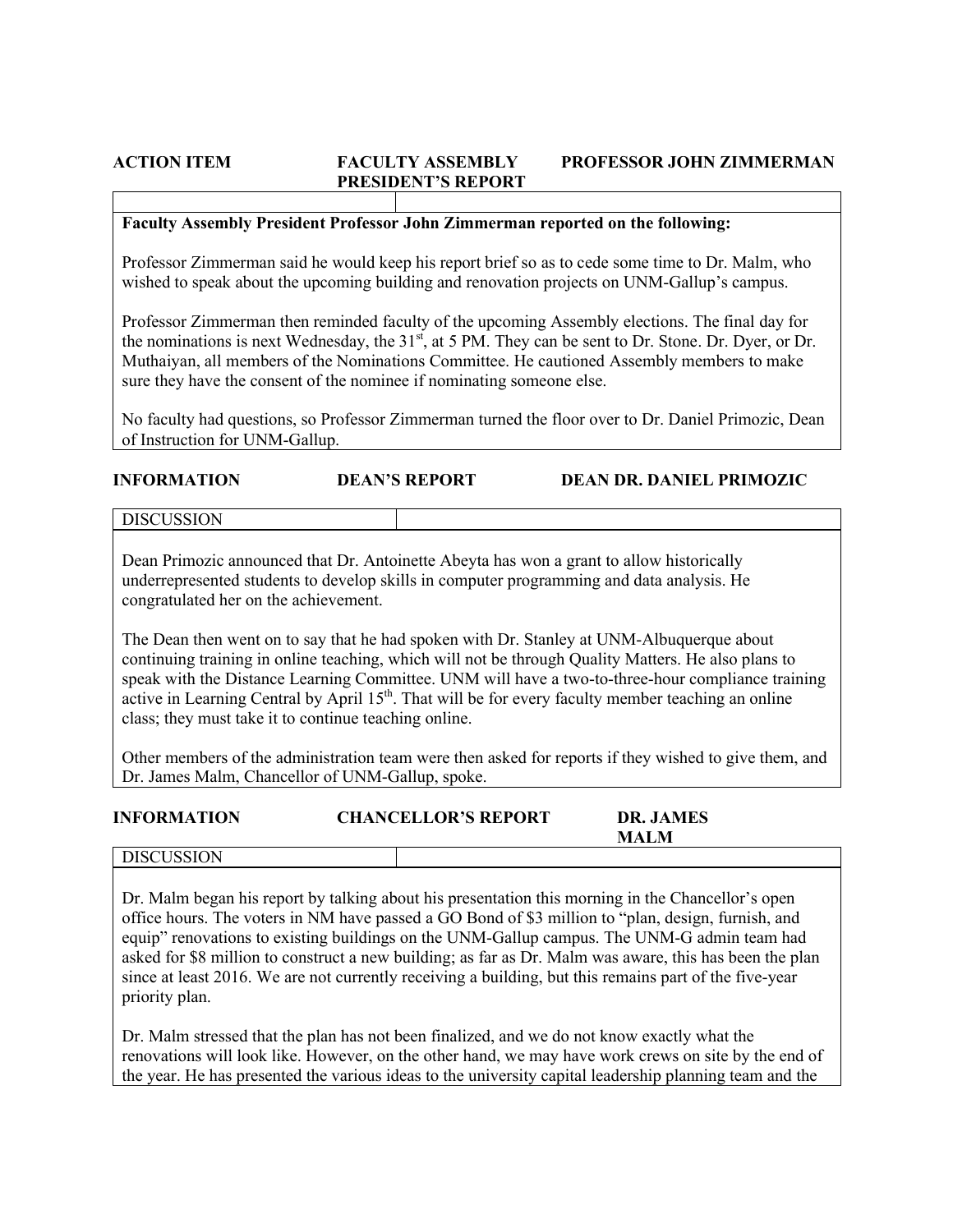local advisory board. The CCTE facilities need to be upgraded and replaced. At this point, he shared his screen to display some of the plans under consideration.

There is \$3 million that can be used for the CCTE area. There are two plans for it. There are also plans for Gurley Hall. Because we will be removing some programs, Dr. Malm stated, due to the recommendations of the program prioritization committee, we will have space to potentially shift CCTE faculty to other rooms or buildings. One scenario is to keep everyone where they are, and then redo the facilities. Or they could relocate faculty. There is not a final decision made as of yet.

As to Gurley Hall, Dr. Malm reminded the Assembly that it is technically supposed to be the main, central building on campus, but people get confused and are drawn to SSTC because of its newer appearance. The designs under consideration would make the grand entrance of Gurley more naturally appealing. The builders think the current architecture is too old, heavy, and dark. They would like to tie it to SSTC with a trellis, and put windows on the inside in Gurley Hall, install a Learning Stair, glass in the Food Service Area, and punch a hole in the floor to connect the basement to the Great Hall.

Professor Zimmerman said that nothing has been decided on yet and that this will be an ongoing discussion. This is not being held in secret, or without CCTE faculty being able to speak on which plan they would prefer; instead, it is staying true to the spirit of shared governance. He thanked the executive team for their participation.

No faculty had questions, and the executive team was invited to stay for the DEI presentation.

| <b>DISCUSSION ITEM</b> | DIVERSITY, EQUITY,<br><b>INCLUSION</b> | DR. NANCY LÓPEZ |
|------------------------|----------------------------------------|-----------------|
| l discussion           |                                        |                 |

# Dr Nancy López introduced herself. She is a Professor of sociology at UNM, and co-founder of the Institute for the Study of "Race" and Social Justice; her work has helped UNM offer a certificate in this study, the first of its kind in the country. She is also the Coordinator of the NM Statewide Race, Gender, Class Data Policy Consortium, the Associate VP for Equity and Inclusions, and a leader of student programming relating to these topics.

Dr. López then invited Dr. Assata Zerai to do a brief introduction. Dr. Zerai said that she has been at UNM for almost two years, is also a Professor of sociology, and is the VP of the DEI office. Dr. Zerai asked attendees to list their names, pronouns, and values or hopes they have for the inclusive culture of UNM-Gallup or UNM Albuquerque in the chat.

Dr López and Dr. Zerai than screen-shared their PowerPoint presentation. This began with a land acknowledgment statement, that the University of New Mexico sits on the lands of the Pueblo, Navajo, and Apache peoples and has a committed relationship to Indigenous people. This statement was developed in concert with Indigenous faculty.

The next part of Dr López and Dr. Zerai's presentation talked about the RIMA survey. This acronym stands for Racial and Intersectional Microaggressions. RIMA's drain people's energy; it does not matter if they are intentional or not. They can be subtle and are often dismissed, and are a threat to inclusive climates in higher education, since they contribute to creating inequities. The survey will run from March 8-April 12, and incorporates questions focusing on disability and LGBTQ+ people as well as on racial minorities. Dr López and Dr. Zerai explained that the survey is based on the work of Derald Wing Sue, who has written books on the topic. It is also approved by the UNM IRB, and they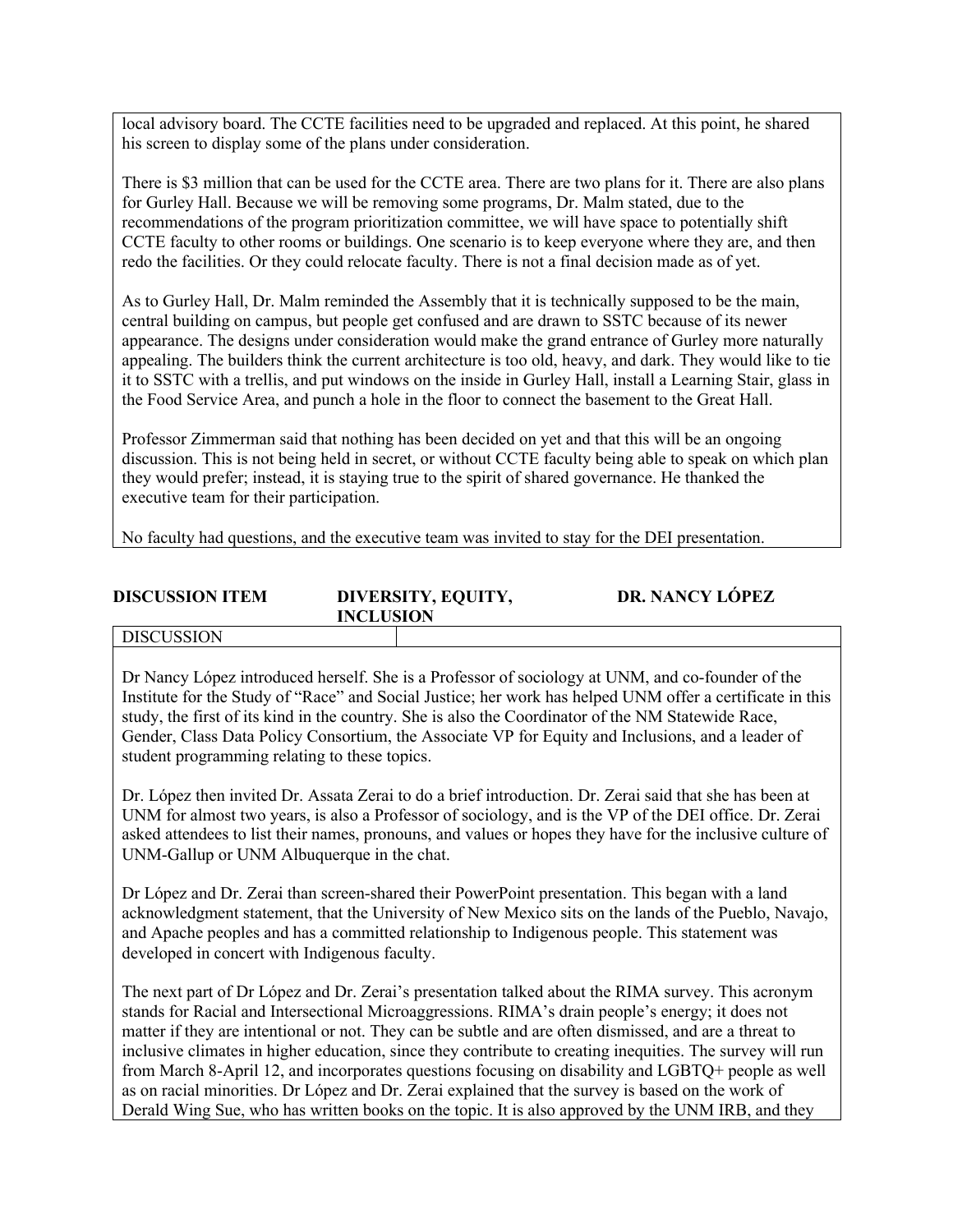are expecting about 3000 participants. The survey asks students to delineate uncomfortable spaces so that UNM can become more inclusive.

Dr. López and Dr. Zerai next presented a slide with examples of microaggressions, along with ways to intervene in them, and asked faculty to tell their students about the survey. The students who were selected for the sample should be encouraged to complete it. In the fall, they intend to have focus groups working on the data from the survey, including creating a specific toolkit to interrupt microaggressions.

Dr. López asked Dr. Zerai to talk about the National Center for Faculty Development and Diversity. Dr. Zerai said that this center's courses and the survey are being included in the strategic plan, which looks forward to 2040. They know that students have said they are struggling in classes, residence halls, and other places, with RIMA's. However, they currently only have anecdotes, while the survey will collect data. This will help the DEI office design interventions.

Dr. Zerai next spoke about faculty diversity. She meets with a council of diversity deans and consultants, on which Professor L. D. Lovett serves for the Gallup campus. They are discussing impediments to faculty diversity at UNM. One of them is a lack of faculty development. The National Center for Faculty Development and Diversity offers webinars, and UNM has purchased an institutional membership. Dr. Zerai explained that both graduate students and faculty can use it. It has resources on work-life balance, one-on-one mentoring, and a Faculty Success Programs. The Faculty Success Program is a 12-week boot camp, and provides information on research productivity, among other topics. UNM is also working to place inclusive language in both faculty and staff advertisements; Dr. Zerai and Dr. López showed an example of this on the slides.

At this point, the presentation ended. Dr. Zerai said that she had sent the presentation to Professor Zimmerman along with language to encourage students to participate in the RIMA survey. There will be additional tools in the future for faculty to use to intervene in the classroom when students use racial microaggressions there: workshops in the fall on how to interrupt them, for example. The national tools have focused on Black vs. white RIMA's, so at present there are few for Latinx and Indigenous RIMA's. This survey will both help contribute to the literature and help our students. Students with disabilities and queer and trans students will also benefit. For all of these reasons, faculty should forward the e-mail to their students.

Dr. Zerai and Dr. López then asked for questions. The first one was whether there was language in the survey to address Asian-American and Pacific Islander students' experiences, given the recent horrific violence against AAPI people. Dr. López stated that those experiences are indeed included, and students of color in all groups were among those invited to take the survey Dr. Zerai added that this is a national survey that they have expanded on. These were originally two pages of questions on race, and they added some other questions because of the Black vs. white focus of the first survey, as well as another two pages of questions for disabled students, and two pages of questions for LGBTQA+ students.

The second question was about hiring diverse faculty and administrators, which is often a struggle. Faculty of color who do get hired do not have a mentorship structure, or at least nothing official and permanent. This probably also holds true for students. What can faculty do to assist in hiring practices that are equitable, and to be mentors? Dr. Zerai responded that UNM hiring is striving to become aware of implicit bias in faculty searches, and there are online resources available on mentoring. For example, UNM has an Institute on Mentoring. Dr. López added that there is sometimes informal mentoring in place; twenty years ago, she had had an informal mentor in her department. The Southwest Hispanic Research Institute is available for some mentoring. There is also a Black Faculty Alliance in existence,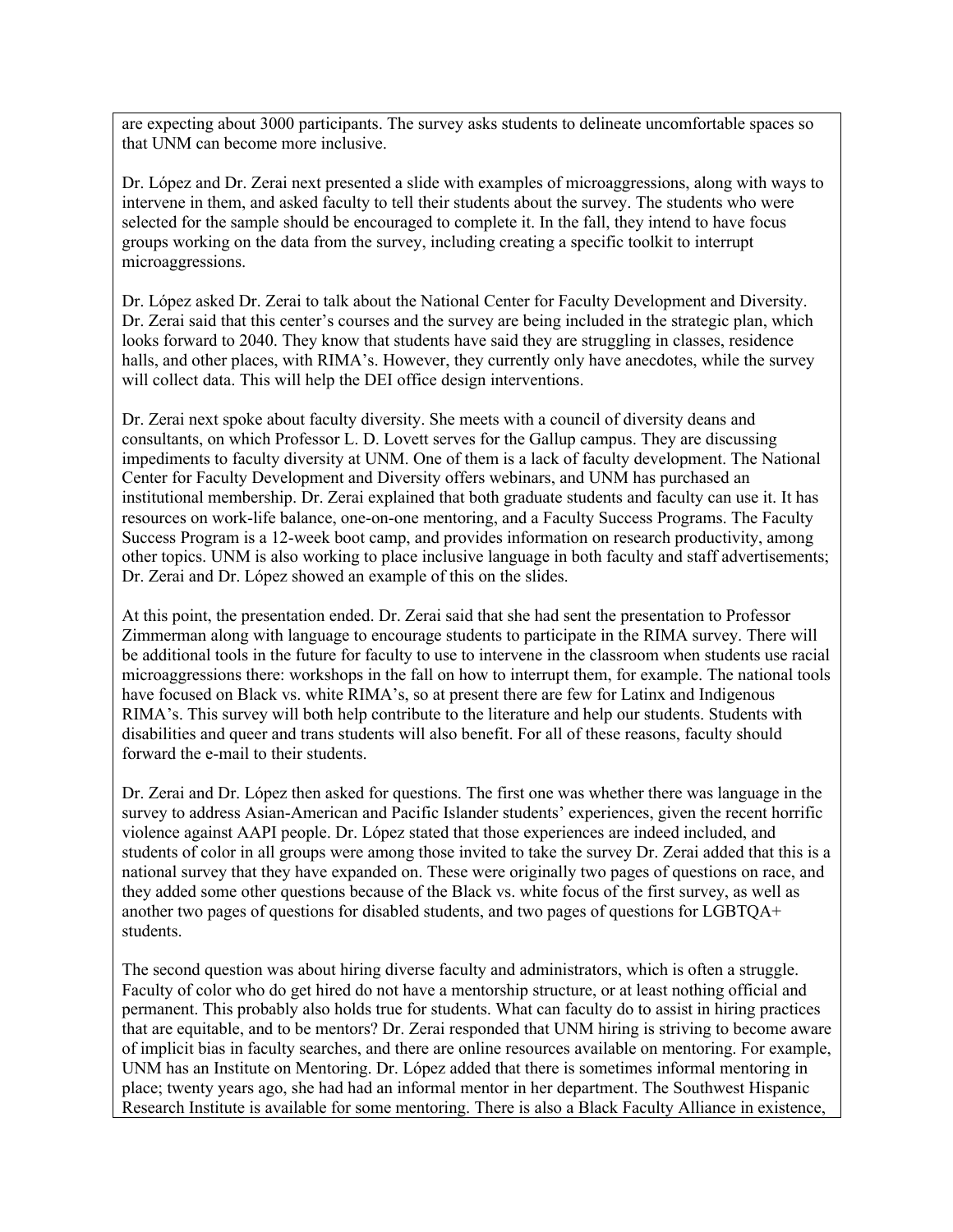and a Latinx Faculty Alliance has been recently launched. Dr. Zerai will lead a discussion in April on getting in touch with BIPOC faculty in your department. There has also been a project done by an undergraduate student on genealogy in curriculum, presenting a list of courses on race, social justice, and related topics taught since the 1930s in social sciences and humanities.

The next question was a comment thanking Dr. Zerai and Dr. López for the resources they had provided, for forwarding other resources, and for creating tools for future generations of students. Dr. Zerai added that there is currently an initial toolkit on the DEI website. SafeZone training can also help with creating safe spaces for LGBTQA+ students.

An Assembly member then asked about the decline in Indigenous enrollment due to COVID pandemic effects, and worried that we may not have an easy recovery from this. How will UNM help students in marginalized areas to ensure they succeed? Dr. Zerai said that she has thought similarly about students who will be transitioning to central campus, and who have lost a year. There is a bridge program that American Indian Student Services organizes. There are also programs being discussed to help students with lost credit hours, to support them in the first year of coming back, etc., but they have not yet been finalized. All in all, UNM must address the question of we will do collectively to support students in such situations. Dr. López added that intersectionality is being used as a tool to map who is not coming back, such as investigating whether it is true that American Indian women who are first-gen students are not coming back at the same rate as those who come from a second-generation household. Professor Zimmerman confirmed that there has been a drop in Indigenous enrollment at UNM-Gallup.

As the presentation had reached the limit of its time, the Assembly thanked Dr. Zerai and Dr. López for their information, and the guests and the executive team left.

### **ACTION ITEM CURRICULA COMMITTEE DR. CAROLYN KUCHERA**

### DISCUSSION

Dr. Kuchera said that there were two items for the Assembly to approve. The first was a Form C for the Associate's in Criminal Justice, Law Enforcement track. This program was recommended for deletion by the program prioritization committee, but the Curricula Committee had rejected the Form C that would delete the program, and Dr. Kuchera urged the Assembly to do the same.

### **I move that this body rejects that Form C.**

**Motion: Carolyn Kuchera** 

**Seconded:** Yes

**Discussion:** One Assembly member asked how this comports with the process in the fall for program deletion. Dr. Kuchera replied that this Form C was an outcome from that recommendation, but the Curricula Committee did not feel comfortable deleting the Law Enforcement track because of high enrollment numbers in November. They had talked with Professor Ann Jarvis, head of the Business & Applied Technology Division, and decided not to vote for its deletion, but to leave it up to the CCTE area to tweak the program so it would better serve the community and help students transfer more readily.

**Vote**: Unanimous **Motion Carried**: Yes

The second form C was for deletion of the A.A. Corrections track in Criminal Justice. This committee had approved the deletion of this track, partially as a result of its lower enrollment.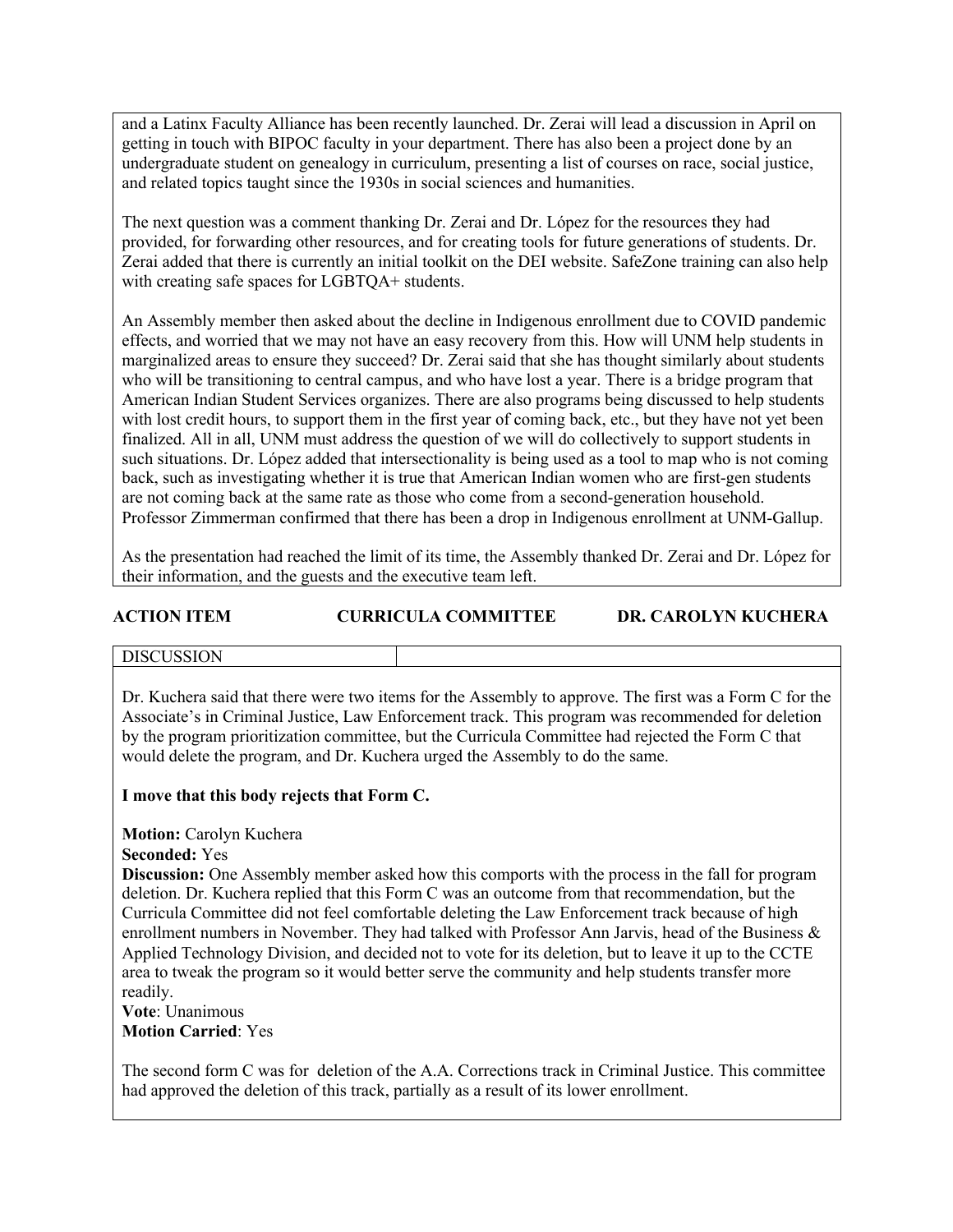**I move to approve the Form C for the deletion of the A.A. in Criminal Justice Corrections.**

**Motion: Carolyn Kuchera Seconded:** Yes **Discussion:** None **Vote**: Unanimous **Motion Carried**: Yes

| <b>DISCUSSION ITEM</b> | <b>CONSTITUTION &amp; BY-LAWS</b> | DR. KERI         |
|------------------------|-----------------------------------|------------------|
|                        | <b>READING</b>                    | <b>STEVENSON</b> |
|                        |                                   |                  |

### DISCUSSION

At this point, Dr. Keri Stevenson, chair of the Constitution and By-Laws Committee, began the second reading of the UNM-Gallup constitution. The process for changing the constitution and by-laws requires that it be read in two Assembly meetings at least thirty days apart before the final vote. As the previous reading was in the February meeting, UNM-Gallup is currently fulfilling this goal. At this point, no more changes can be made.

Dr. Stevenson proceeded through the changes, which were the same mixture of new and old changes as last time, plus the ones that Assembly members had suggested in the February meeting itself. These included title and name changes, such as altering the names of the College Assessment Review Committee and the Math, Natural, and Physical Sciences division to be correct in the constitution; making additions to and deletions from the by-laws of the Library and Strategic Planning Committees; clarifying that adjunct reps to the Assembly must be under contract for at least one term during the academic year; adding the Adjunct Affairs and Distance Learning Committees, and deleting the Faculty Committee on Student Affairs, the Ethics and Academic Freedom Committee, and the Rank and Tenure Committee due to their long inactivity and conflicts with the practices of main campus; offering the parliamentarian a voting role in Operations Committee meetings, and clarifying the committee preference forms process; allowing remote attendance at Faculty Assembly meetings to count for quorum; mandating that only reports can be offered at meetings without a quorum, rather than discussion or action items; renaming Development to Convocation week, and the UNM-Gallup CEO to Chancellor; giving visiting faculty voting rights; codifying that elections may be held electronically; and adding signature lines and dates for approval of the constitution for UNM-Gallup Faculty Assembly President, UNM-Gallup Chancellor, and the UNM President.

Faculty mostly did not have questions, although one was asked about a typo in the latter part of the constitution and whether it could be corrected. Dr. Stevenson replied that as far as she knew, it could not, given that the constitution would then have to go through another reading, and we would not be able to do that this semester as the next Faculty Assembly meeting in April was not thirty days away.

At the end of the reading, Professor Zimmerman thanked those involved with the revision of the constitution and by-laws for their work, and Dr. Stevenson said that she would send out the amended version of the constitution on the ALLFAC, in case anyone needed to be reminded of the changes or had questions.

| <b>INFORMATION</b> | <b>ACADEMIC INNOVATION</b><br><b>COMMITTEE REPORT</b> | DR. SABRINA EZZELL |
|--------------------|-------------------------------------------------------|--------------------|
| I DISCUSSION       |                                                       |                    |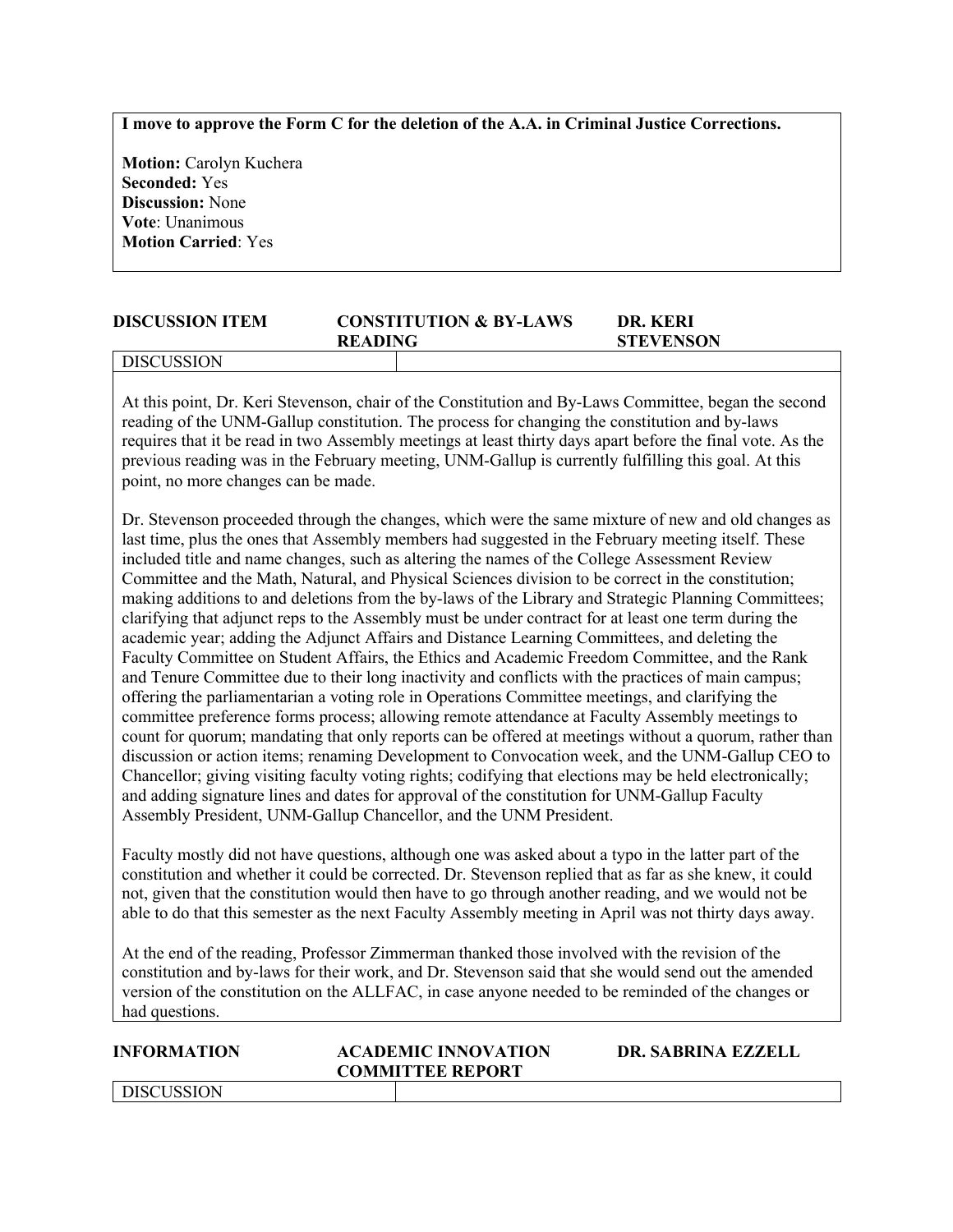Dr. Sabrina Ezzell, the chair of the Dean of Instruction's Academic Innovation Committee, reported that they had met on March 23rd and reviewed three program proposals, one on a self-funding program for Construction Tech and two on alternate teaching licensures for Early Childhood Education and Elementary Education. The Construction Tech proposal would rely on self-funding with the sale of housing projects. The alternate teaching licensure proposals would allow prospective teachers with B.A's in areas other than Education to become certified as teachers. The committee approved all proposals unanimously.

# **INFORMATION COMMITTEE REPORTS COMMITTEE CHAIRS**

# **DISCUSSION**

# **Professor Zimmerman asked for committee reports:**

**UNMG Senator to ABQ:**. Professor Alok Dhital gave the initial report. The Faculty Senate, he said, had approved the ten-year calendar and discussed the projected 1.5% raise for higher education employees included in the state budget. He also mentioned that a proposal for general education was approved, and we can add some classes to our gen ed programs. Albuquerque campus faculty will receive a stipend in order to take classes from the Center for Teaching Excellence; branch campus faculty, however, will not.

Dr. Tracy Lassiter expanded on the gen ed proposal. Dr. Pamela Cheek had said that UNM can add gen ed courses to its curriculum and improve and bolster some of the current ones, with a goal to help students remain in school. They are going to present workshops and trainings in faculty to participate in about learning how to make gen ed courses stronger. Branch campuses, however, were not part of the initiative, and were not contacted or included. Albuquerque's campus will pay their faculty to take these courses, but branch campus faculty will need to talk to their Dean to get a stipend. Dr. Lassiter believed that we should push to have that same sort of stipend at UNM-Gallup because we are not apparently experiencing a budget shortfall the way the Albuquerque campus is, and that we should also strive to make sure that branch campus faculty are part of future initiatives like this. Dr. John Burke added that branch campuses do have support from Dr. Finnie Coleman, current President of the Faculty Senate.

**Budget Review Committee**: No report was given as the chair was not present.

**Committee on Teaching Excellence**: A member of the committee said there was no report at this time.

**Constitution and By-Laws Committee**: Dr. Keri Stevenson, the chair, said that the members of the committee had met the day before. They reviewed the procedure for reading the constitution in the Assembly, and had an important conversation about reminding faculty to vote on the constitution and by-laws changes; they may also call on the Operations Committee for help.

**CARC**: No report was given as the chair was not present.

**Faculty Committee on Student Affairs**: This committee, which is on the verge of being dissolved, had no report.

**Curricula Committee:** Dr. Carolyn Kuchera said that the committee had received and approved the program review for the Certificate in Nursing Assistant. She praised the document's great preparation, especially as this certificate has never had a program review before. The Curricula Committee will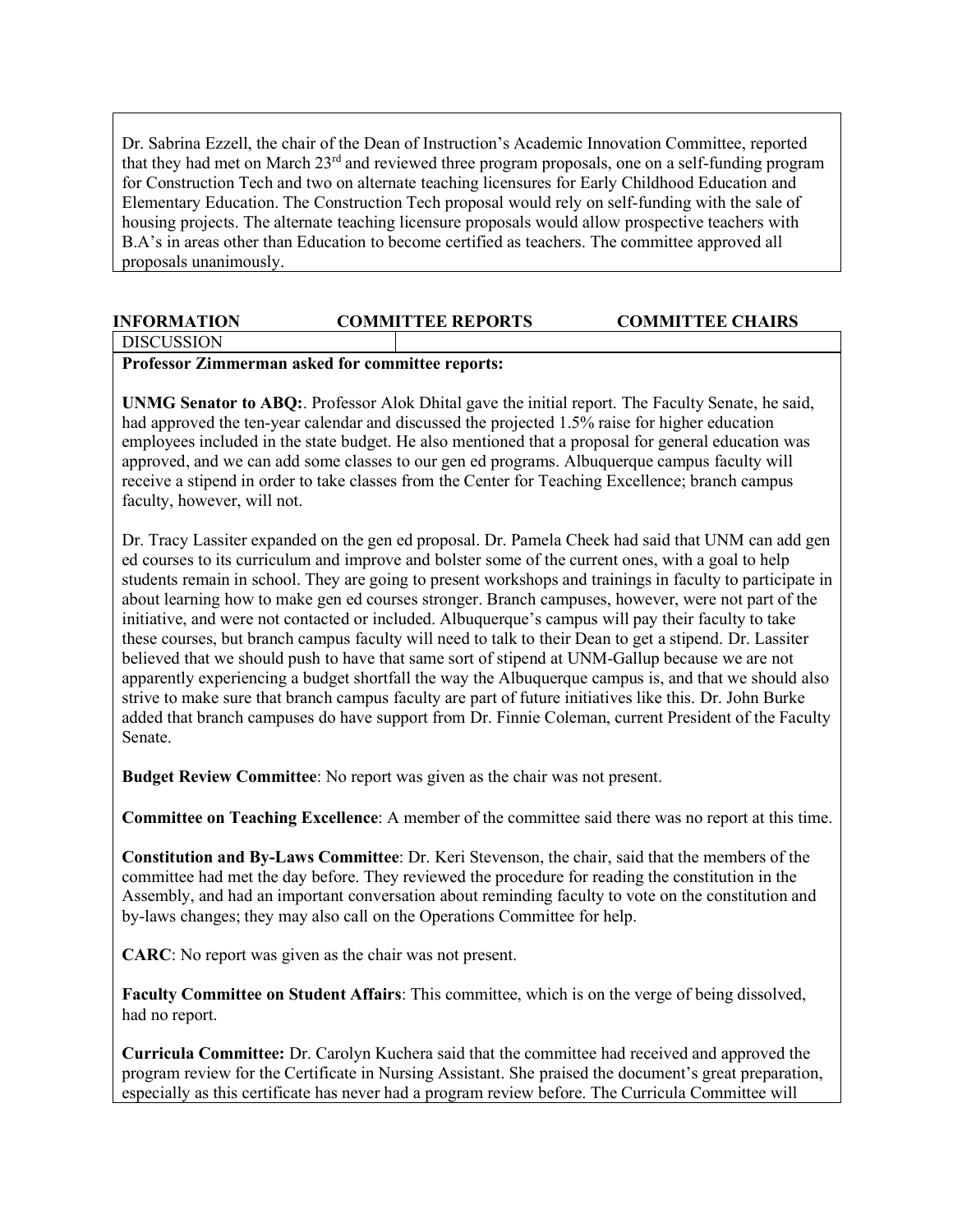need three to five new faculty to serve on it as several members have reached the limit of their term, and in particular will need someone from the Business and Applied Technology division. Professor Zimmerman reminded the faculty about sending in committee preference forms if they would like to become Curricula members.

**Library Committee:** Dr. Arun Muthaiyan reported that the library has resumed in-person services for faculty and students by appointment. The Library Committee discussed new ideas and will make a proposal to the Operations Committee to be handled in the next Ops meeting.

**Strategic Planning Committee**: Dr. John Burke said he currently had no updates. The strategic planning process at UNM is on hold until Fall 2021.

**Distance Learning Committee (ad hoc)**: Dr. Yi-Wen Huang said that faculty had received a memo from the Provost in February about online and hybrid courses. There will be training offered for this in Learning Central in April; Dr. Huang plans to send out a reminder. There is also an online six-week course that faculty can sign up for, through a link at

https://forms.unm.edu/forms/registration\_evidence\_based\_practices\_for\_teaching\_online, and a similar course will probably be offered through UNM-Valencia.

Dr. Huang also asked that Faculty Senators keep her updated about whether there will be a stipend offered to branch faculty for taking online courses. Professor Zimmerman said that there will likely be a meeting to discuss this. He added that the chairs will be meeting to talk about confusion around the combination of face-to-face and online courses in the fall, and that the chairs should be the ones to air concerns about the schedule.

**Adjunct Faculty Affairs Committee (ad hoc):** Dr. Kristian Simcox, the chair, said that his committee's work is ongoing, and they are currently improving communication strategies with adjuncts. Their next meeting will be in April. He hopes for a high turnout on the vote for constitution changes that will make the Adjunct Affairs Committee a standing committee under the aegis of the Faculty Assembly.

| <b>INFORMATION</b> | <b>ANNOUNCEMENTS</b> | <b>VARIOUS</b> |  |
|--------------------|----------------------|----------------|--|
|                    |                      |                |  |

Dr. Abeyta announced that there will be four funded summer research opportunities for UNM-Gallup students, with a \$5000 stipend for each, plus support to attend a conference. Any student who is interested in STEM or STEM education can apply at www.mudscience.rocks.

Dr. Muthaiyan said that the Nominations Committee was still looking for a candidate for the Faculty Assembly Vice-President position and one Nominations Committee member.

Dr. Lassiter said that the rescheduled Jimmy Santiago Baca event would be hosted on the upcoming Wednesday, the 31<sup>st</sup> of March. Attendees don't need to re-register for the event and can use the Zoom link they received for the first one.

Dr. Ezzell noted that retired UNM-Gallup Professor Dr. Sylvia Andrew has been working on legislation pertaining to licensure for students graduating from the Human Services track. This legislation is almost complete and only waiting for the governor's signature.